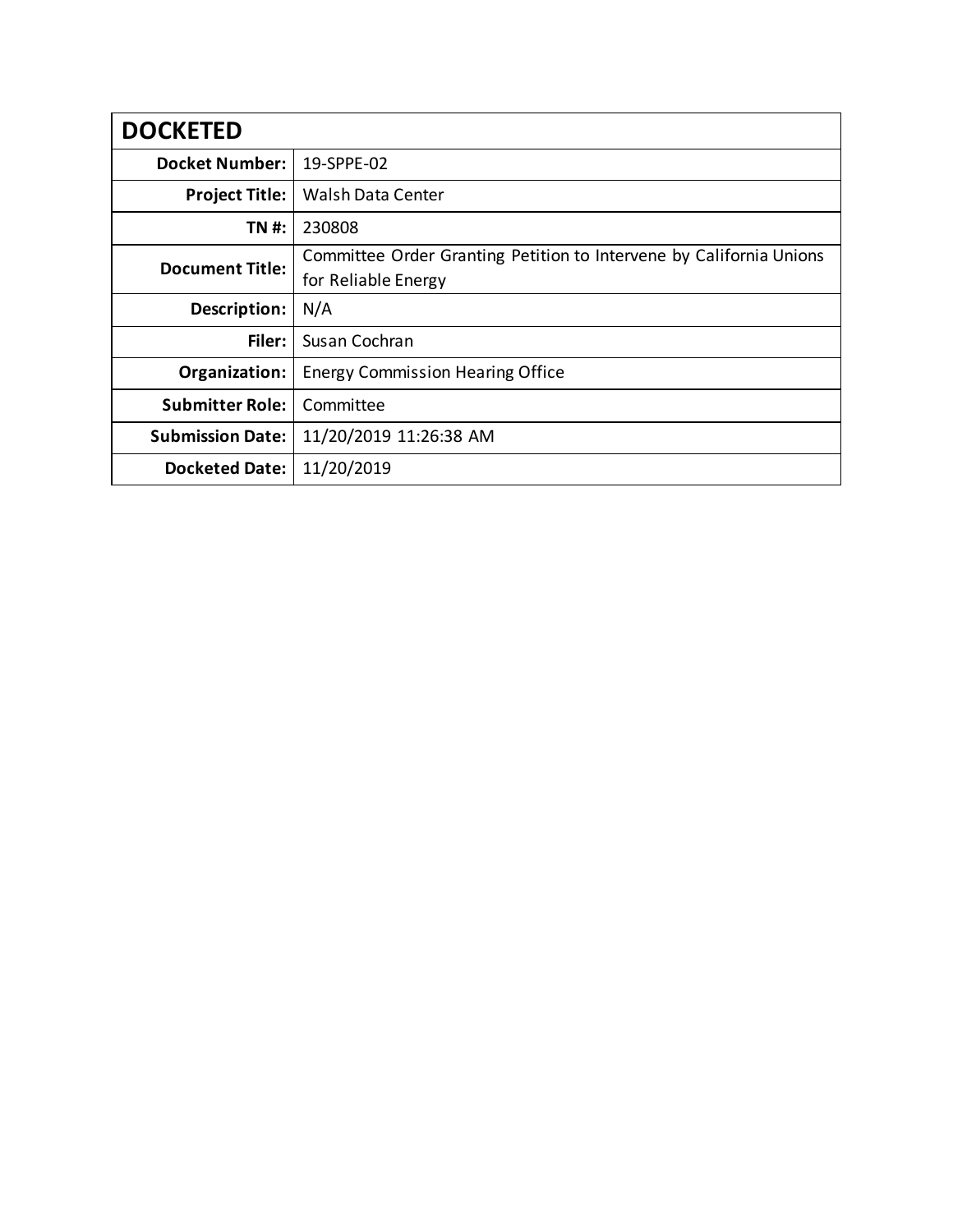

 **State of California State Energy Resources Conservation and Development Commission 1516 Ninth Street, Sacramento, CA 95814 1-800-822-6228 – www.energy.ca.gov**

**APPLICATION FOR SMALL POWER PLANT EXEMPTION FOR THE:**

**Docket No. 19-SPPE-02**

### *WALSH BACKUP GENERATING FACILITY*

# **COMMITTEE ORDER GRANTING PETITION TO INTERVENE BY CALIFORNIA UNIONS FOR RELIABLE ENERGY**

Upon consideration of the Petition to Intervene (Petition) filed by California Unions for Reliable Energy (Petitioner)<sup>[1](#page-1-0)</sup> in the Application for a Small Power Plant Exemption (SPPE) for the Walsh Backup Generating Facility (Project), the Energy Commission  $(CEC)$  committee designated to conduct proceedings  $(Committee)^2$  $(Committee)^2$  in this matter makes the following findings:

1. On October 29, 2019, a Petition in the above-captioned proceeding was filed by:

**CALIFORNIA UNIONS FOR RELIABLE ENERGY Tanya A. Gulesserian Adams Broadwell Joseph & Cardozo 601 Gateway Boulevard, Suite 1000 South San Francisco, CA 94080 Telephone: (650) 589-1660 Facsimile: (650) 589-5062 Email: [tgulesserian@adamsbroadwell.com](mailto:tgulesserian@adamsbroadwell.com)**

**Sara F. Dudley Adams Broadwell Joseph & Cardozo 520 Capitol Mall, Suite 350 Sacramento, CA 95814 Telephone: (916) 444-6201 Facsimile: (916) 444-6209 Email: [sdudley@adamsbroadwell.com](mailto:sdudley@adamsbroadwell.com)**

1 TN 230434.

<span id="page-1-1"></span><span id="page-1-0"></span><sup>&</sup>lt;sup>2</sup> The CEC appointed a committee consisting of Karen Douglas, Commissioner and Presiding Member, and Patty Monahan, Commissioner and Associate Member (the Committee), on July 16, 2019 (TN 228984).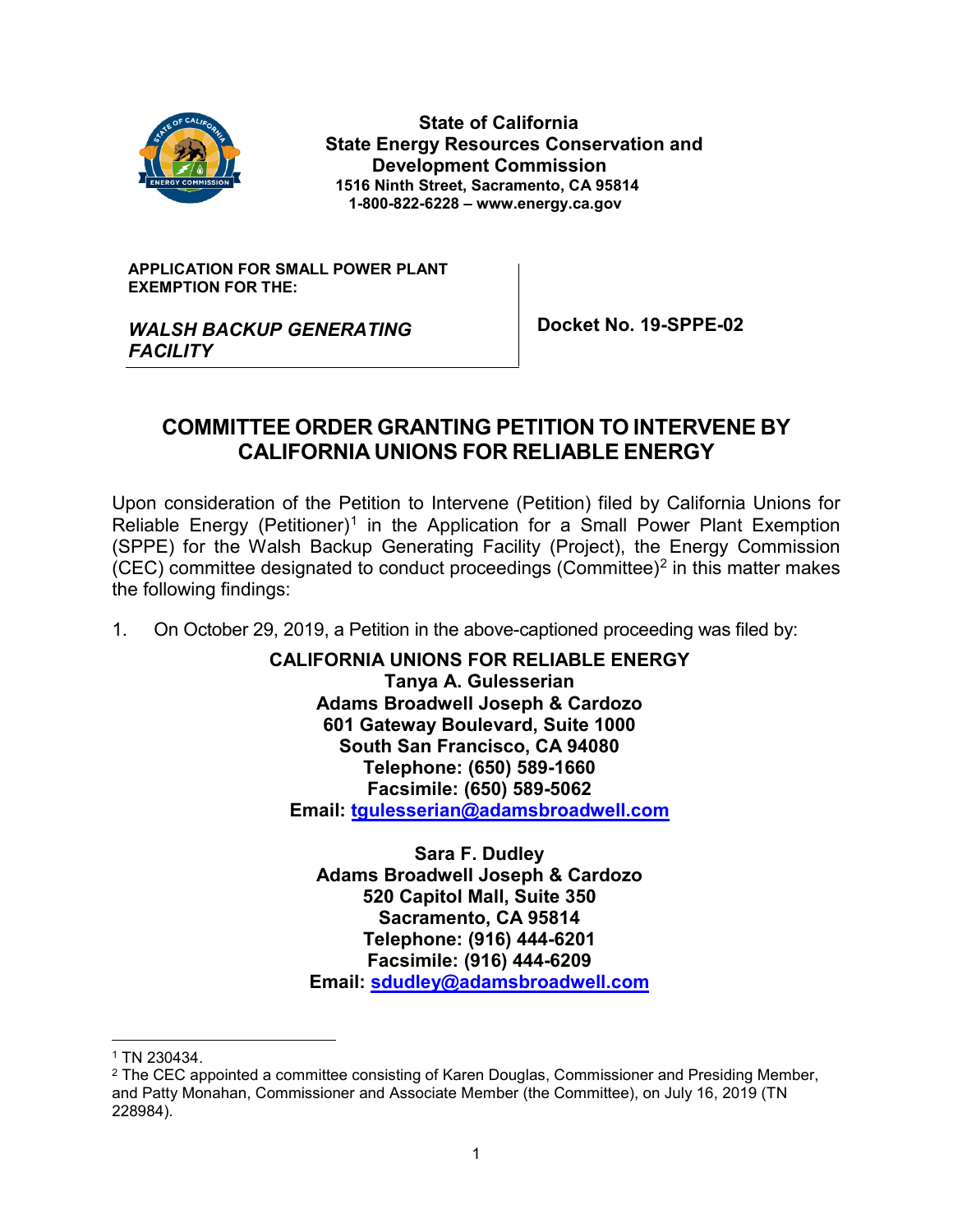- 2. The Petition contains the information required by the CEC's regulations.<sup>[3](#page-2-0)</sup>
- 3. No opposition to the Petition has been filed, and the deadline for such opposition was November 12, 2019.
- 4. Petitioner's interests are relevant to the above-captioned proceeding.
- 5. Petitioner has demonstrated a bona fide interest in the Project and has demonstrated possession of information or expertise that may help the Committee in preparing a proposed decision.
- 6. Intervention is granted at the Committee's discretion to the degree that it finds intervention reasonable and relevant. The Presiding Member or Committee may impose conditions on all intervenors' participation in the hearings in order to promise the orderly conduct of the proceeding.

**THEREFORE**, the Committee **ORDERS** that the Petition be **GRANTED** and that Petitioner be placed upon the Proof of Service List as an intervenor. Petitioner may exercise the rights and shall fulfill the obligations of a party as set forth in all orders issued in this matter and California Code of Regulations, title 20, section 1212. Deadlines and other matters shall not be extended or changed by the granting of this Petition.<sup>[4](#page-2-1)</sup>

The Committee further **ORDERS** that the Petitioner's participation is limited to the direct, indirect, and cumulative impacts of the following topic areas as requested by Petitioner: **AIR QUALITY, PUBLIC HEALTH, GREENHOUSE GAS EMISSIONS, HAZARDS & HAZARDOUS MATERIALS, ENERGY & ENERGY RESOURCES, WATER RESOURCES, WILDFIRE,** and **NOISE**. Petitioner's intervention is subject to further modification at the discretion of the Presiding Member or the Committee. These limitations of Petitioner's participation as an intervenor do not affect Petitioner's ability to make public comments on other topics in the proceeding.

The CEC welcomes and values intervenor participation in its energy facility siting process. The Public Advisor's webpage describing intervening in power plant siting cases can be found at:

[https://ww2.energy.ca.gov/public\\_advisor/intervening\\_siting\\_cases.html.](https://ww2.energy.ca.gov/public_advisor/intervening_siting_cases.html)

Portions of the CEC's regulations relating to power plant siting cases can be found at:

[https://www.energy.ca.gov/programs-and-topics/topics/power-plants/title-20-power](https://www.energy.ca.gov/programs-and-topics/topics/power-plants/title-20-power-plant-siting-certification)[plant-siting-certification.](https://www.energy.ca.gov/programs-and-topics/topics/power-plants/title-20-power-plant-siting-certification)

As an intervenor, Petitioner is required to file and serve documents on other parties and to follow the CEC's procedures and orders regarding presenting witnesses and evidence.

<span id="page-2-0"></span> <sup>3</sup> Cal. Code Regs., tit. 20, § 1211.7, subd. (a).

<span id="page-2-1"></span><sup>4</sup> Cal. Code Regs., tit. 20, § 1211.7, subd. (d).